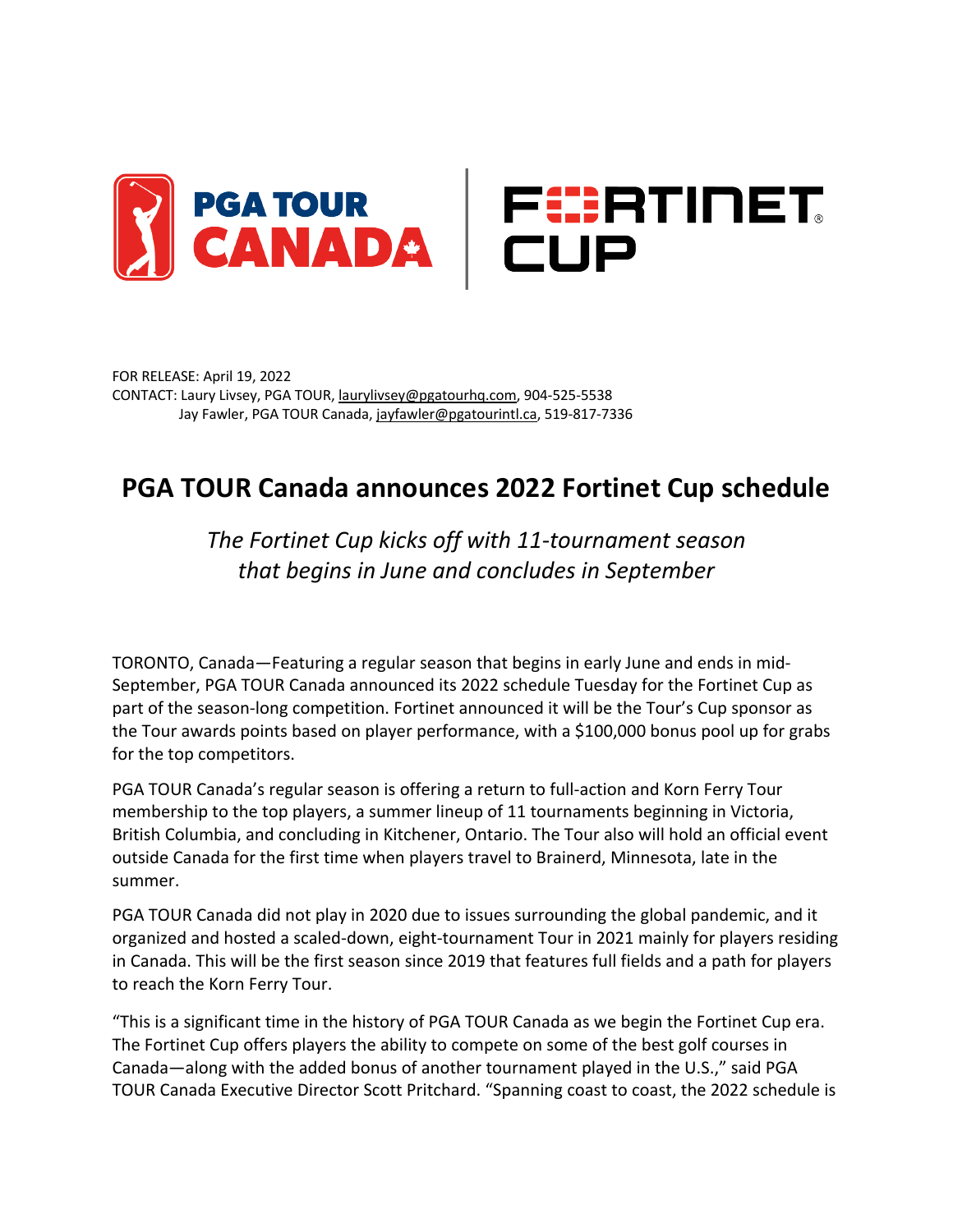one we are proud to announce and is already setting up for a triumphant return of PGA TOUR Canada."

"Fortinet is excited to partner with PGA TOUR Canada. The Tour delivers an amazing experience—in equal measure for its fans and golfers. As PGA TOUR Canada's premier sponsor and the host of Fortinet Cup, our company will bring its deep expertise in cybersecurity innovation to the world of golf," said Marc Asturias, Vice President of Marketing and Government Vertical at Fortinet Latin America and Canada. "Our partnership furthers Fortinet's vision to make possible a digital world that we can always trust by securing people, devices, and data everywhere."

The season gets underway June 2-5 at a familiar Tour site, Uplands Golf Course, for the newly named Royal Beach Victoria Open presented by Times Colonist. After a scheduled one-week break for the PGA TOUR's RBC Canadian Open, players will tee it up three weeks in a row, starting the week of June 13-19, at the ATB Classic presented by Volvo Edmonton, followed by the Elk Ridge Open (June 23-26) in the Resort Village of Elk Ridge in Waskesiu, Saskatchewan, and the Prince Edward Island Open in Cardigan (June 30-July 3).

The Tour observes a two-week break to begin July before resuming action in Ontario, for the Osprey Valley Open presented by Voroantim Cimentos CBM Aggregates (July 21-24) in the Toronto suburb of Caledon. The Ontario Open (July 28-31) in Tottenham is the next week, bringing July to a close. The Quebec Open is scheduled for August 4-7 in Blainville, with another off week preceding the Manitoba Open (August 18-21).

The visit to Minnesota, for the CRMC Championship presented by Gertens (August 25-28), and the next week's GolfBC Championship (September 1-4) in Kelowna, British Columbia, bring August to an end and takes the players into September. The season concludes September 12-18 at the Fortinet Cup Championship, the Tour's best players from the Points List assembling for the first time at Deer Ridge Golf Club and the Fortinet Cup final positions decided, as well as the \$100,000 bonus pool for the top-10 players. The overall Fortinet Cup champion will pocket \$25,000.

"It's exciting to think where we are beginning and culminating our season, along with the other nine cities and golf courses we'll visit during the year. There is so much to look forward to, the ATB Classic returning to Edmonton, PGA TOUR player Graham DeLaet serving as the honorary chair at the Elk Ridge Open, having the Ontario Open and its storied history as part of our schedule and visiting TPC Toronto, one of the premier TPC facilities in the network," Pritchard explained. "Traveling outside Canada to Minnesota for a tournament, with Tom Lehman significantly involved, spending a week in Quebec and moving the GolfBC Championship to a September date for the first time are all things we're anxiously anticipating.

"In addition," Pritchard continued, "Prince Edward Island has had to wait a year to make its official debut on our schedule, and Manitoba is also back after a two-year hiatus. It will be great to play our tournaments in those two regions. I simply can't be more excited about what we will offer this year's crop of players."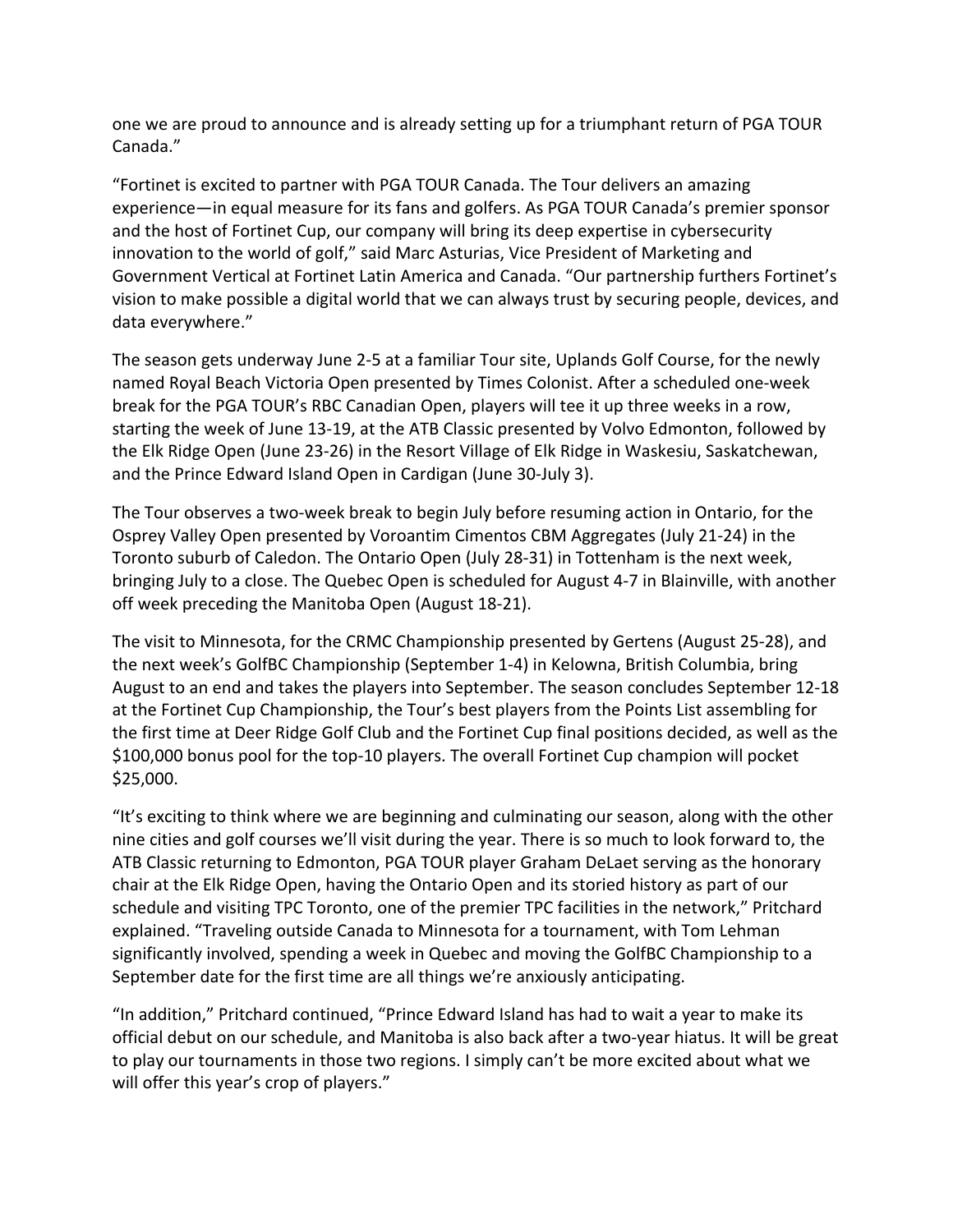PGA TOUR Canada began in 2013 as the PGA TOUR's second International Tour. Since its inception, the Tour has seen 14 of its alums win 16 PGA TOUR titles, while 46 past PGA TOUR Canada players have collected 49 total Korn Ferry Tour victories.

The Tour has already held five of its seven Qualifying Tournaments to determine its complete 2022 player roster. This week the Tour is conducting its sixth qualifier, in the Tacoma, Washington, area, with the final Qualifying Tournament in Canada to follow. The first five medalists during this Qualifying Tournament season are Alex Herrmann and Austin Hitt (from the Florida tournaments), amateur Jacob Bridgeman (from the Alabama qualifier), Max Marsico (from the Arizona qualifier) and Jake Vincent (from the California qualifier).

| Date                | Tournament                                                                     | <b>Golf Course</b>             | Location                                               |
|---------------------|--------------------------------------------------------------------------------|--------------------------------|--------------------------------------------------------|
| <b>June 2-5</b>     | Royal Beach Victoria Open<br>presented by Times<br>Colonist                    | <b>Uplands GC</b>              | Victoria, British Columbia                             |
| June 16-19          | ATB Classic presented by<br><b>Volvo Edmonton</b>                              | <b>Edmonton Petroleum Club</b> | Edmonton, Alberta                                      |
| June 23-26          | Elk Ridge Open                                                                 | <b>Elk Ridge Resort</b>        | Resort Village of Elk Ridge,<br>Waskesiu, Saskatchewan |
| June 30-July 3      | <b>Prince Edward Island Open</b>                                               | Dundarave GC                   | Cardigan, Prince Edward Island                         |
| <b>July 21-24</b>   | <b>Osprey Valley Open</b><br>presented by Voroantim<br>Cimentos CBM Aggregates | <b>TPC Toronto</b>             | Caledon, Ontario                                       |
| <b>July 28-31</b>   | <b>Ontario Open</b>                                                            | <b>Woodington Lake GC</b>      | <b>Tottenham, Ontario</b>                              |
| August 4-7          | Quebec Open                                                                    | Le Blainvillier GC             | <b>Blainville, Quebec</b>                              |
| <b>August 18-21</b> | Manitoba Open                                                                  | Southwood G&CC                 | Winnipeg, Manitoba                                     |
| <b>August 25-28</b> | <b>CRMC Championship</b><br>presented by Gertens                               | Cragun's Legacy Resort         | Brainerd, Minnesota                                    |
| September 1-4       | <b>GolfBC Championship</b>                                                     | Gallagher's Canyon G&CC        | Kelowna, British Columbia                              |
| September 15-18     | <b>Fortinet Cup</b><br>Championship                                            | Deer Ridge GC                  | Kitchener, Ontario                                     |

## **2022 PGA TOUR Canada Schedule**

### **About PGA TOUR Canada**

PGA TOUR Canada is professional golf tour that offers a series of tournaments played primarily in Canada each summer, where tomorrow's stars begin the path to the PGA TOUR. All year, players will compete for the Fortinet Cup, a points-based race that rewards the top performers with Korn Ferry Tour membership for the following season. In addition, players will play for a \$100,000 bonus pool provided by Fortinet. PGA TOUR Canada's mission is to deliver a PGA TOUR experience for our members, fans, volunteers and its partners in order to develop the future stars of professional golf and enrich the communities the Tour visits.